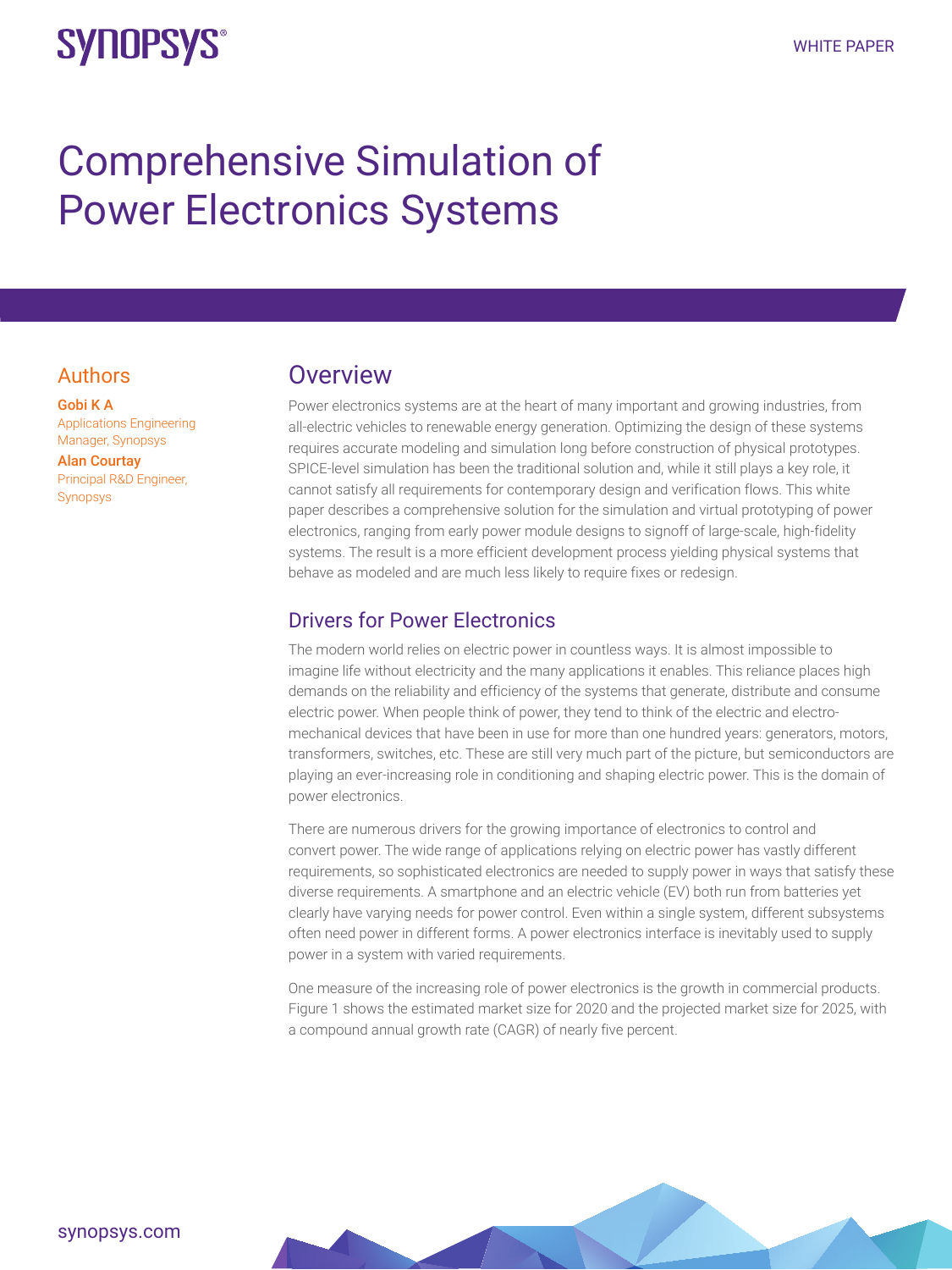There are many applications driving innovation in power electronics. Perhaps the most visible today are EVs whose performance rivals traditional combustion-based vehicles. Driving range is a critical factor in EV's growing popularity, so energy must be consumed efficiently while satisfying the performance demands. Some of the key subsystems are the propulsion/powertrain, battery charging systems, photovoltaic power conversion and power factor correction.



Figure 1: Power electronics market (Source: MarketsandMarkets)

Hybrid vehicles have complex connections between the battery and combustion systems, with power electronics managing every aspect of this interaction. The goals of green energy and de-carbonization are pushing the move to EVs and hybrids. Governmental incentives are also a factor, and several major European cities are heading toward a total ban on internal combustion engines in the near future. Some observers expect a similar boom in electric and hybrid aircraft over the next decade. Acceptable flying speeds and ranges will depend heavily on power electronics.

Green energy and de-carbonization are also influencing the sources of electricity. Renewable energy generation is growing in importance and, in many cases, supported by green legislation and tax incentives. These systems also need efficient power electronics equipment for extracting maximum power from the source. Energy harvested from solar and wind sources, with their constant changes, must be converted and controlled before feeding into the power grid. Power electronics help to manage the electrical grid, with the goal of maximizing efficiency while minimizing blackouts or brownouts.

Power electronics play an important role in many applications, including everyday consumer usage. All battery-powered devices, most notably smartphones, tablets and laptops, must make the best possible use of their limited battery capacity. In addition, operation must continue without interruption as devices are plugged into and unplugged from battery chargers. Power management in these devices has become quite sophisticated, able to sense and respond to changing conditions and adapt dynamically. Other applications where power electronics systems are vital include military and aerospace, industrial equipment, and medical devices.

#### Traditional Development Flow

Not so long ago, most electronics systems were developed primarily by building a few prototypes and validating them in the bringup lab. There are many limitations with this approach. It is expensive and time consuming since it can be hard to find design flaws and costly to rework the hardware to fix them. The expense of building and updating prototypes limits the number that are built and therefore the number of engineers who can work on them in the lab. It is also difficult or impossible to cover all testing scenarios, especially checking for proper response to faults. Injecting some faults can damage the system, while other types of faults cannot be injected at all.

Reliance on bench testing breaks down completely if fabricated custom integrated circuits (chips) are included in the design. It can take months and cost millions of dollars to fix a flaw found in silicon. For all these reasons, simulation of the design before building prototypes or chips is critical. Historically, the simulation of circuit analog behavior has been performed using SPICE ("Simulation Program with Integrated Circuit Emphasis") and SPICE-like tools and models. SPICE works well for integrated and board-level circuits, but there are significant limitations on how and where it can be used in the development of a power electronics system.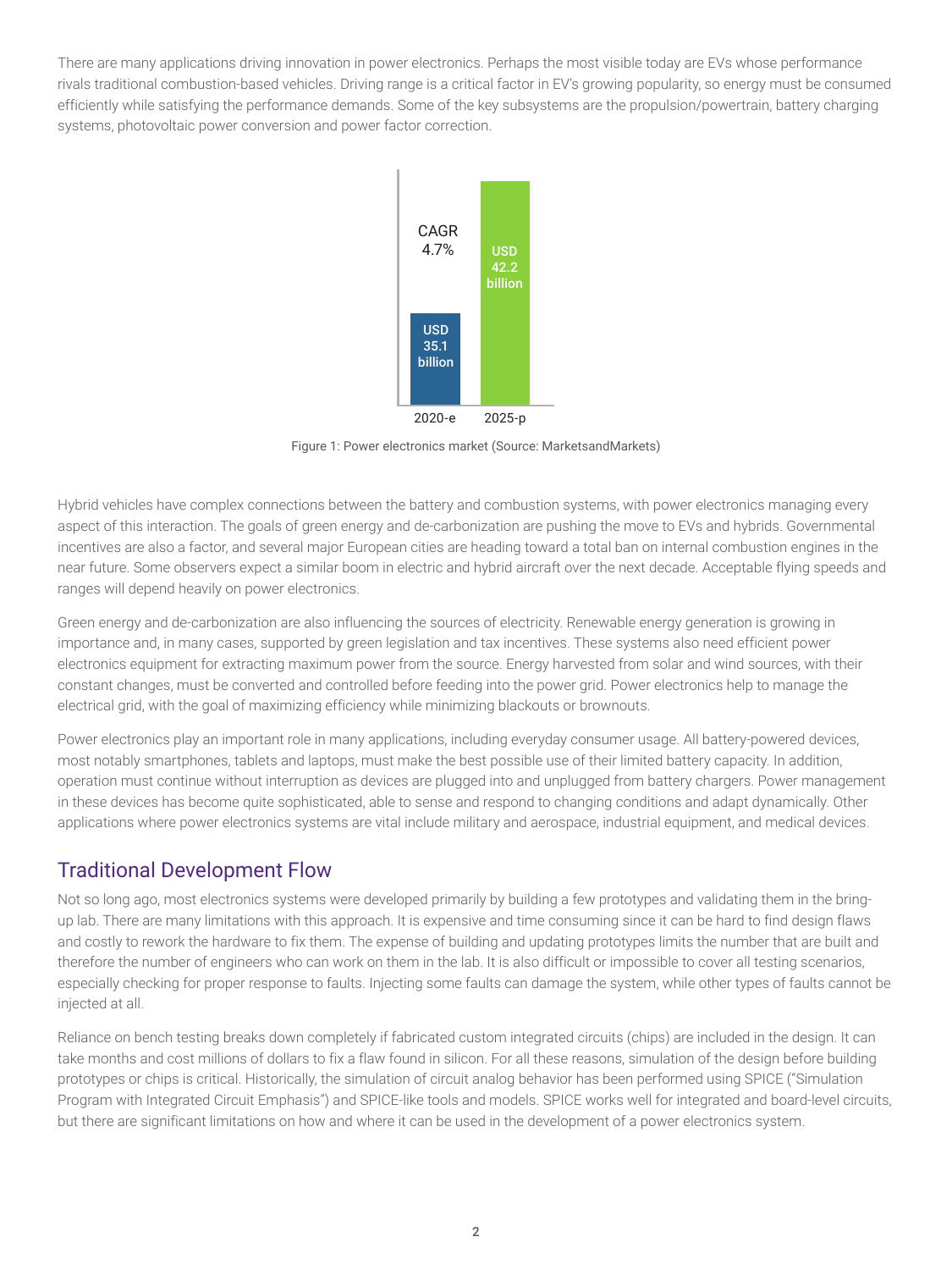The stiff nature of power electronics circuits can cause difficult convergence for SPICE-like tools, preventing them from reliably simulating circuits with more than a handful of diodes and power switches (e.g., IGBTs or MOSFETs). The integrated circuits for which SPICE was originally built do not present this numerical challenge because they include at almost every net a grounded capacitor that tends to smooth the transition edges of switching transistors. Due to the sharp transitions of power electronics circuits, SPICE is required to take small time steps which can result in ill-conditioned matrices and convergence errors.

The cyclical nature of pulse width modulation (PWM) control techniques ubiquitous in power electronics is also a cause of slow simulations. SPICE does not recognize the set of discrete topologies that the circuit traverses repeatedly and where certain switches are conducting while others are blocking. In addition, SPICE does not cache or reuse any of its numerical processing for repeated switching sequences.

Also, SPICE analysis can be only as accurate as its circuit models, so the design engineer must have access to high-fidelity models for the transistors and other elements within chips, any discrete devices, and interconnects such as printed circuit boards and cables. The most accurate models are provided by component manufacturers and are specific to a given part number. Thus, SPICE simulation generally cannot be performed until most design decisions have been made, including which parts from which suppliers will be used.

The result is that design flaws are discovered late in the development process, when the initial design is believed to be nearly complete. Many problems identified by SPICE can only be resolved by revising the design. Any change in the parts list requires identifying new manufacturers, selecting new parts, obtaining new SPICE models and rerunning all simulations. This extends the project timeline and delays time to market, enabling more competition and reducing profits. In the worst-case scenario, a late product would no longer be competitive, and the entire project is canceled.

As shown in Figure 2, the typical power electronics development flow is a multi-stage process. Based on the overall product requirements, the power electronics designers start with individual modules with ideal models and then develop the system-level design. Next, investigation of multiple alternatives, topologies and "what-if" scenarios are carried out with various behavioral and stability analysis. The designers then implement the design, including selecting parts and manufacturers for each module. At this stage, detailed physics-based models are used instead of ideal models, and it is at the verification phase that SPICE simulation is traditionally used. As previously noted, this is much too late in the project if many flaws are hiding in the design.



Figure 2: Power electronics development process

The obvious question is why SPICE is not used much earlier in the project. A first answer is that circuit simulation is slow (for reasons given earlier) and not very amenable to the rapid investigation of design alternatives. For example, SPICE does not give frequencydomain information for switching circuits in an efficient manner, which is vital to ensure their stability. Because of this, engineers resort to non-switching average models of power converters that are tedious to derive and implement. Another problem is that SPICE relies on vendor models, which depend in turn upon part selection. There may be no specific parts at all defined in the early system design phase, so any SPICE simulations run would be so generic and abstract that they would have no value.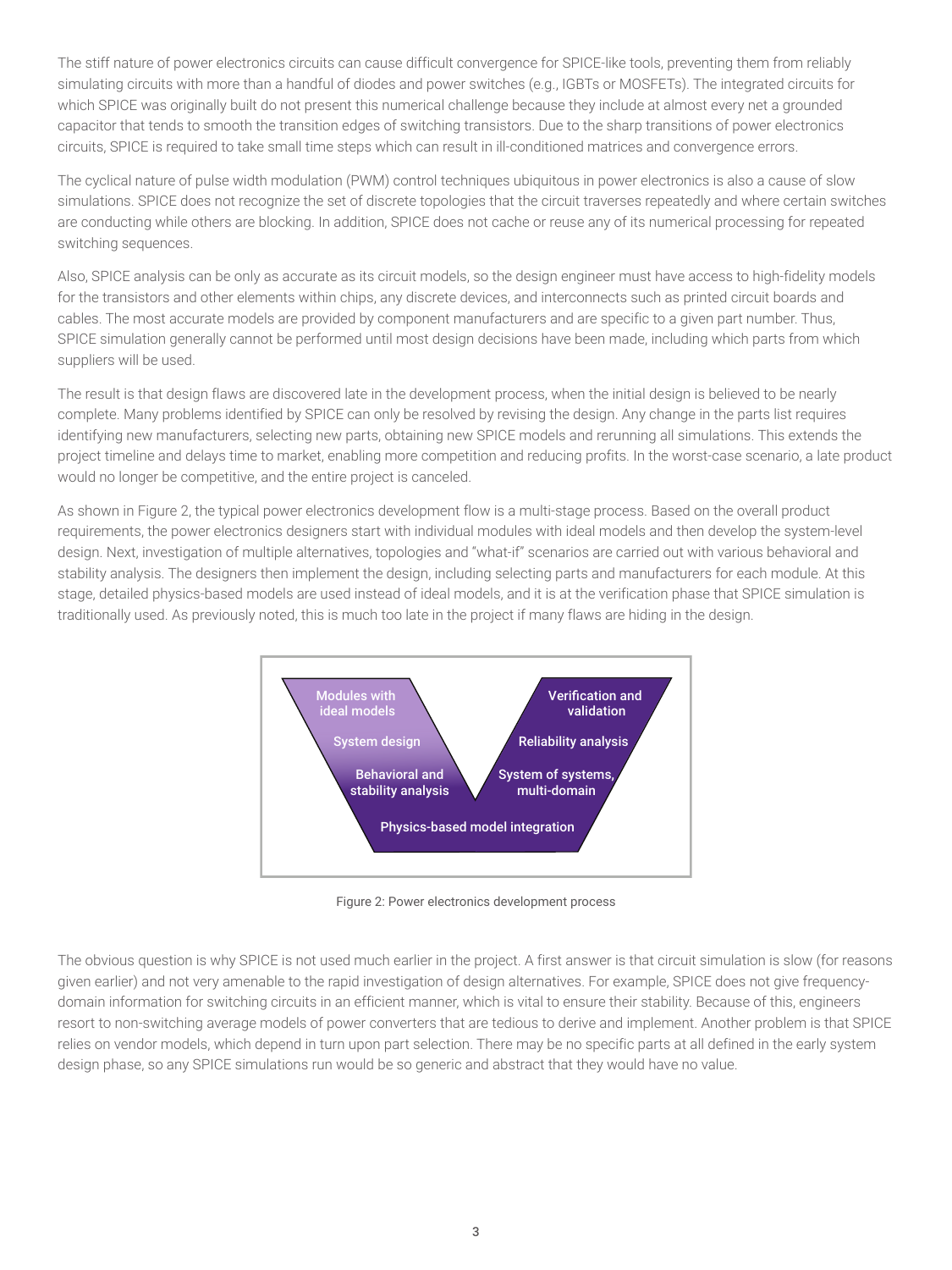Rather than running early simulations, some power electronics designers rely on "rule of thumb" analysis and add huge margins to reduce the chances of surprises late in the project. Of course, this results in inefficient development and unoptimized designs. Some designers try to get around the limitations of SPICE and SPICE-like tools by using signal-flow based or other point simulation tools. Transitions between point tools or from point tools to SPICE are challenging since there's no unified flow. Point tools cannot provide a comprehensive and scalable simulation solution to efficiently simulate power electronics circuits at all levels from concept to product.

## A Comprehensive Simulation Flow

The best way to improve upon the traditional approach is to use a more comprehensive and scalable simulation technique. Using simulation in the early stages of development ensures that the module-level and system-level design is well understood and analyzed. A simulation model provides a comprehensive understanding of the design and gives access to parameters that are difficult to observe and test on the hardware. Simulation helps to reduce the number of hardware iterations by weeding out design issues early. All these benefits apply to the early design phase, but a simulation method that helps to develop large-scale, multi-domain detailed designs with high-fidelity models and to perform various worst-case and reliability studies faster is also needed.

The key to earlier simulation is the use of piecewise linear (PWL) circuit models and specialized engines to solve them. The PWL approach approximates device characteristic curves with a series of line segments. Figure 3 provides some examples of different circuit elements and PWL modeling of their characteristics. Due to their abstract nature and reduced number of equations, PWL models simulate much faster than SPICE models. Power electronics designers can use generic models for ideal devices rather than part-specific models at early stages of the project when part selection has not yet taken place. PWL models require less setup and run quickly enough to enable exactly the sort of what-if scenarios that bring the most value.



Figure 3: Examples of piecewise linear models

Linearized model curves enable high-speed simulation during proof of concept and design exploration, while high-fidelity model curves support device-specific detailed simulation. Figure 4 shows how the models compare. The early stage design simulation deals with a lower level of complexity with many teams working independently. A tool that provide quick but accurate simulation without much work on the simulation setup is ideal at this stage.

Abstract PWL models are also generally enough to design many aspects of power electronics systems. For example, the detailed switching transient of power diodes, MOSFETs and IGBTs is rarely the core problem of the engineer designing the control of switched mode power supplies. At this design stage, such devices can conveniently be represented as resistances toggling instantaneously between a high and a low value.

As the power electronics design matures, parts are selected, more advanced analysis is performed, and model and design complexity increases. At this stage, a more accurate simulation tool that can evaluate system-level performance is required. It is also necessary to analyze the detailed transients of power semiconductor devices to assess switching losses and EMI aspects.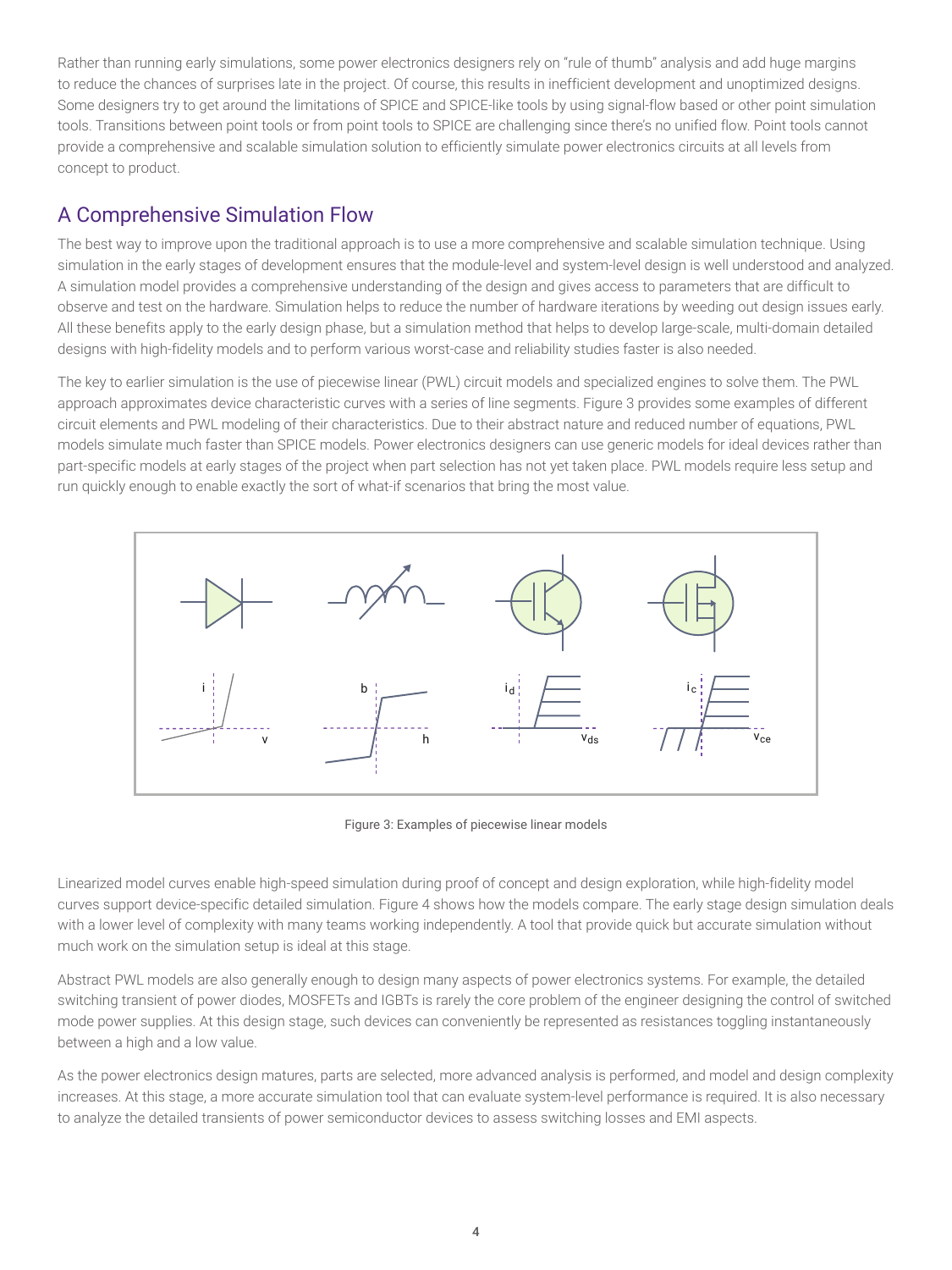

Figure 4: Comparison of PWL and SPICE-level models

By themselves, PWL models are not a complete solution to the slow and error prone SPICE simulations. PWL enables more efficient solvers that use a different matrix representation of the circuit equations than SPICE. The state space representation of linear circuits solved with an exponential matrix allows voltage and current signals to be obtained exactly without truncation error. Whereas SPICE requires small time steps to avoid accruing truncation error over time, the entire trajectory of signals is obtained as an analytical function of time. With this, time steps can be of arbitrary size and yet fall on the exact mathematical solution.

The absence of truncation error is particularly beneficial for the fast and accurate simulation of switched mode power supplies in the frequency domain. Small time steps are still required for the precise detection of switching instants, but the exponential matrix resolution of linear state space systems does not suffer from ill-conditioned matrices as SPICE does. Also, this resolution gives access to the intrinsic time constants of the circuit, allowing time steps to be chosen optimally. Finally, whereas SPICE engines deal with a continuum of states and continuously nonlinear models, PWL solvers deal with a set of discrete circuit states that can be processed once, cached and then reused efficiently for additional speed.

Another key aspect of this comprehensive simulation flow is that it must be seamless. Transition from one phase to the next must be clean, with minimal effort and no disruption. Multiple seamless transitions must also be supported, both over time as design flaws are fixed and verified, and to enable different tasks. There is no single point at which the project team transitions from one set of models to the other. There could be uses for averaged PWL models in the later phases of the project, and detailed high-fidelity models may be run on selected design blocks before the entire system is implemented and integrated.

It is impossible to achieve a seamless flow by using point tools as power electronics design goes through different stages with varying needs for models and simulation. Moving from one point tool to another may involve recreating the entire design with new models. Even if models can be reused in some cases, switching to another simulation engine introduces model incompatibility issues that must be resolved manually. For all these reasons, the best solution is to work with a single vendor that has a true unified, comprehensive solution.

### The Synopsys Power Electronics Solution

The Saber™ family from Synopsys meets all the requirements for a comprehensive, seamless power electronics simulation solution. Within the family, two specific products provide complementary capabilities to cover the complete development process in Figure 2. SaberEXP is a piecewise linear (PWL) circuit simulator for power electronics systems and electric motor drives that includes a library of models using PWL generic ideal components. With these simplified abstract models, SaberEXP is simpler to use and faster than SPICE-like tools. Only minimum effort to calibrate the simulator parameters is required. Notably, the simulator can run without any user input on time steps that are automatically derived based on the internal circuit time constants.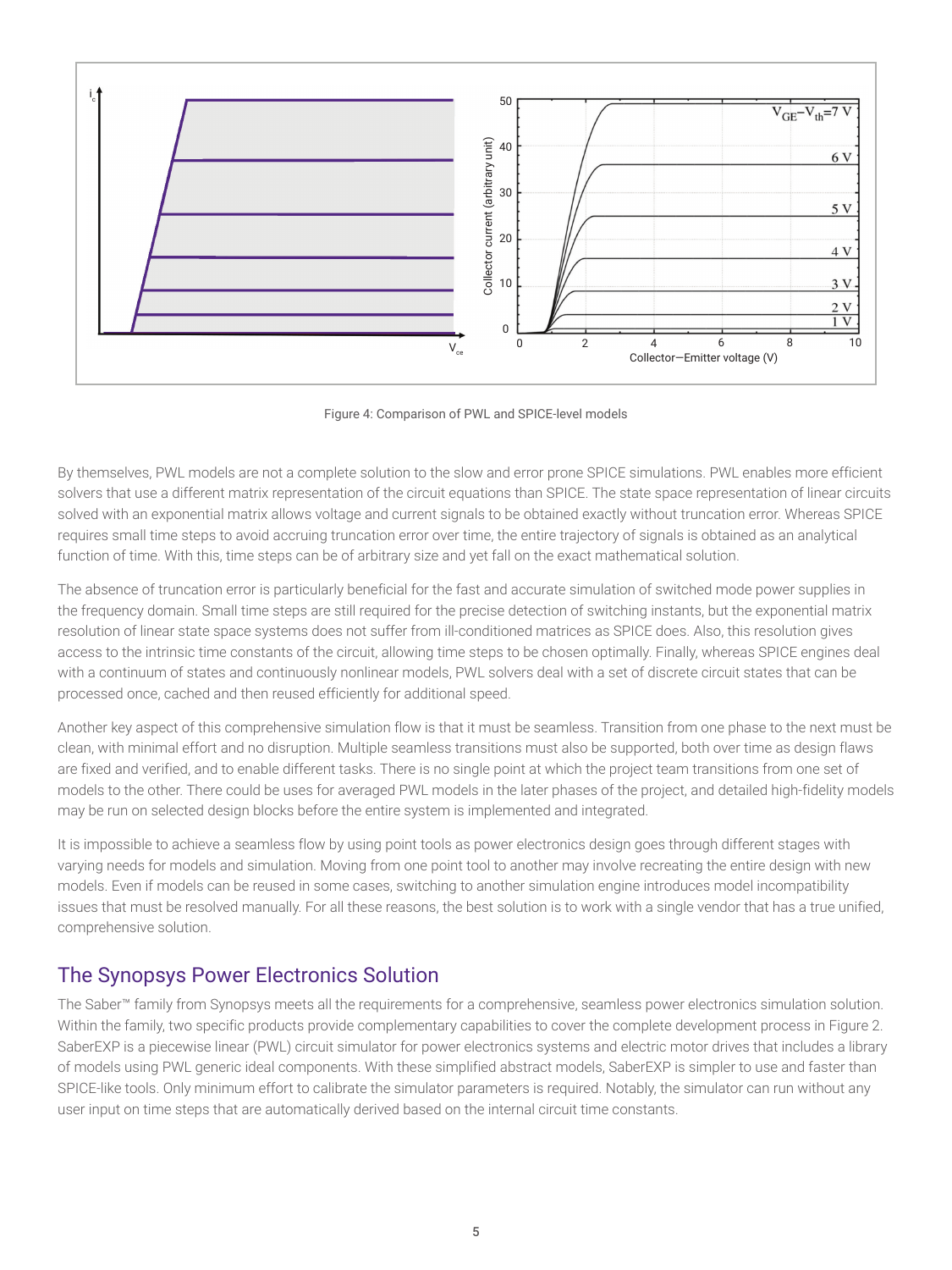SaberEXP combines a high-speed PWL solver with an event queue for event-driven and digital signals. It caches and reuses recurring circuit topology calculations to make runtimes even shorter. Its integrated simulation environment and easy-to-use interface ensure first-pass success. SaberEXP is tuned precisely for early design exploration and architectural what-if analysis. It provides parametric and statistical design capabilities for optimizing and verifying system robustness. Analyzing results is conveniently done with a suite of measurement and waveform calculation tools.

SaberRD is an intuitive, integrated environment for designing and analyzing large-scale power electronics systems and multi-domain physical systems. It offers all types of advanced reliability and fault analysis. Existing models in SPICE, C, Simulink, VHDL-AMS and the MAST analog hardware description language can be used. Circuits and devices without models can be fully characterized within the environment.

SaberRD is ideal for verifying the design implementation, validating circuit parameters, tuning and optimizing the design, and performing reliability analysis. It simulates worst-case conditions and corner cases, while modeling faults and stress effects. It takes advantage of grid and cloud computing resources to run many simulations in parallel. It scales to full system-level integration and verification, handling complex power electronics designs with no compromises in quality or accuracy.

SaberEXP and SaberRD fit together in a seamless development environment. As shown in Figure 5, the most common flow is completing the early design phase using SaberEXP and then moving to detailed simulations with SaberRD. Design export from SaberEXP into SaberRD is performed through automatic model mapping, producing an equivalent design that can be readily used and further evolved by adding more part-specific details. There is none of the model conversion or simulation reconciliation effort required when point tools are used.

As mentioned previously, there is also flexibility in this flow. SaberRD can be run on blocks and subsystems before the complete power electronics system has been integrated. Reciprocally, there are applications late in the development process for which SaberEXP is a good fit. For example, stability verification with periodic AC (PAC) analysis is relevant at a later design stage too. Both SaberEXP and SaberRD are flexible and powerful enough to satisfy needs at multiple stages of the development process.



Figure 5: Saber tools in the development flow

SaberEXP and SaberRD are complementary simulators that pair to form a complete solution for power electronics development. SaberEXP supports abstract PWL models, generally sufficient for control aspects or higher-level system simulations. SaberRD uses more detailed continuously nonlinear models for loss and EMI analysis. Figure 6 shows how this solution compares to alternatives. SPICE alone is too slow for design exploration and lacks some of the features needed for late-stage analysis and design optimization. Point tools for the architectural phase are not as fast as SaberEXP and provide no or extremely limited reuse when moving towards detailed design implementation and validation.